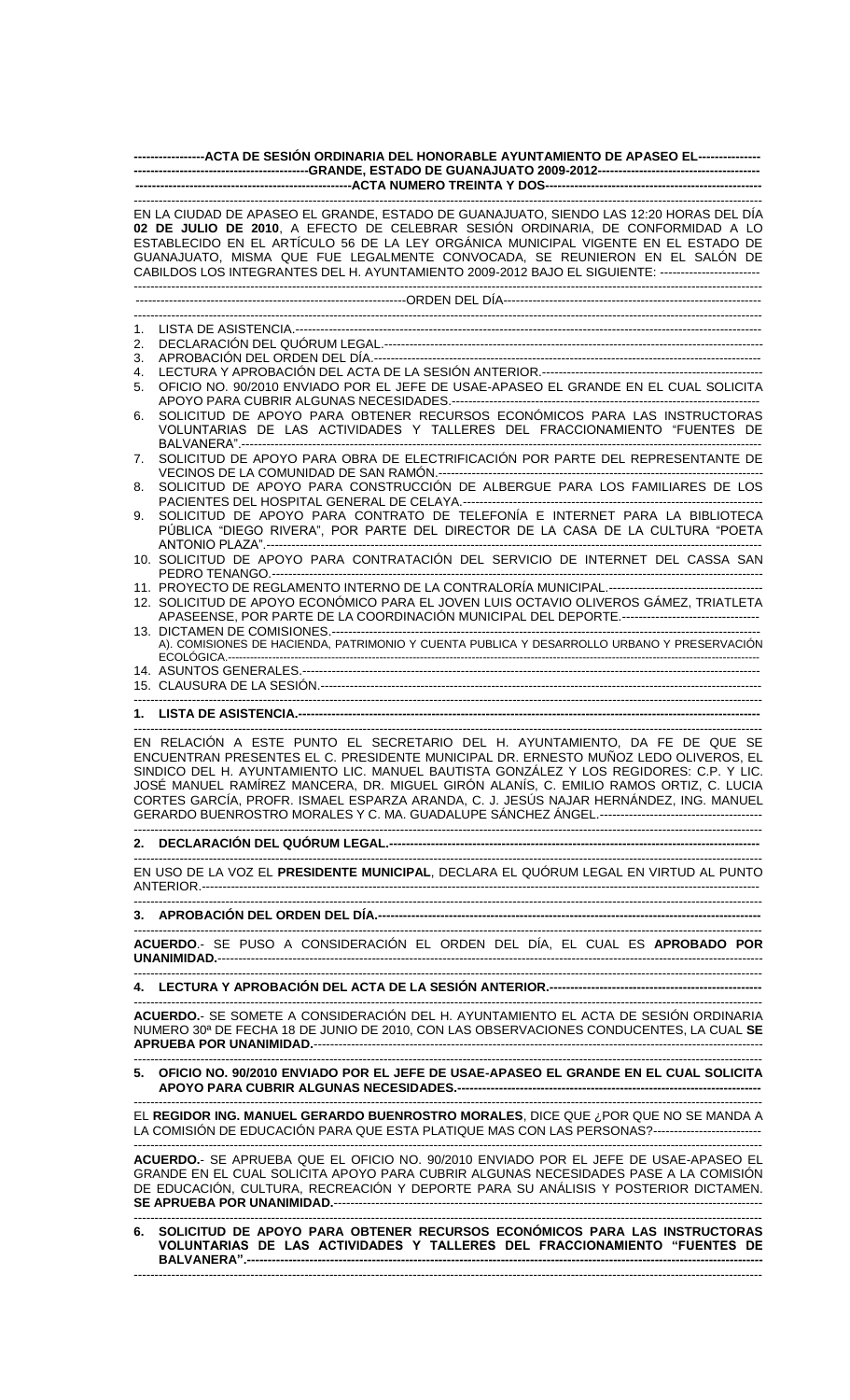EL **PRESIDENTE MUNICIPAL DR. ERNESTO MUÑOZ LEDO OLIVEROS**, PROPONE QUE ESTE PUNTO SE ENVÍE A LA COMISIÓN DE EDUCACIÓN.----

------------------------------------------------------------------------------------------------------------------------------------------------------- **ACUERDO.**- SE APRUEBA QUE LA SOLICITUD DE APOYO PARA OBTENER RECURSOS ECONÓMICOS PARA LAS INSTRUCTORAS VOLUNTARIAS DE LAS ACTIVIDADES Y TALLERES DEL FRACCIONAMIENTO "FUENTES DE BALVANERA" PASE A LA COMISIÓN DE EDUCACIÓN, CULTURA, RECREACIÓN Y DEPORTE PARA SU ANÁLISIS Y POSTERIOR DICTAMEN. **SE APRUEBA POR UNANIMIDAD.**-------------------

------------------------------------------------------------------------------------------------------------------------------------------------------- **7. SOLICITUD DE APOYO PARA OBRA DE ELECTRIFICACIÓN POR PARTE DEL REPRESENTANTE DE VECINOS DE LA COMUNIDAD DE SAN RAMÓN.-**

------------------------------------------------------------------------------------------------------------------------------------------------------- EL **SÍNDICO DEL H. AYUNTAMIENTO LIC. MANUEL BAUTISTA GONZÁLEZ**, CONSIDERA QUE SERIA BUENO SE LES OTORGUE EL APOYO PUES NO ES MUCHA LA CANTIDAD QUE SOLICITAN.--------------------

------------------------------------------------------------------------------------------------------------------------------------------------------- EL **REGIDOR ING. MANUEL GERARDO BUENROSTRO MORALES**, COMENTA QUE HAY QUE RELOCALIZAR ESOS POSTES Y QUIEN DEBERÍA DE MOVERLOS DEBERÍA SER CFE Y OPINA QUE SERIA BUENO AYUDARLES CON EL 50%.-----------------------------------------------------------------------------------------------------

------------------------------------------------------------------------------------------------------------------------------------------------------- EL **REGIDOR DR. MIGUEL GIRÓN ALANÍS**, MANIFIESTA QUE ESTA DE ACUERDO EN QUE SE LES APOYE, PERO QUE LA SOLICITUD VENGA FIRMADA POR EL DELEGADO.----------------------------------------------

------------------------------------------------------------------------------------------------------------------------------------------------------- EL **REGIDOR C. J. JESÚS NAJAR HERNÁNDEZ**, SUGIERE QUE SE FIRME POR EL CONSEJO COMUNITARIO Y DELEGADO MUNICIPAL.-------------------------------------------------------------------------------------------

------------------------------------------------------------------------------------------------------------------------------------------------------- **ACUERDO.**- EN RELACIÓN A LA SOLICITUD DE APOYO PARA OBRA DE ELECTRIFICACIÓN POR PARTE DEL REPRESENTANTE DE VECINOS DE LA COMUNIDAD DE SAN RAMÓN, SE APRUEBA SE LE APOYE A LOS INTERESADOS CON EL 50% DEL COSTO TOTAL DE LA OBRA. **SE APRUEBA POR UNANIMIDAD.**-----

------------------------------------------------------------------------------------------------------------------------------------------------------- **8. SOLICITUD DE APOYO PARA CONSTRUCCIÓN DE ALBERGUE PARA LOS FAMILIARES DE LOS PACIENTES DEL HOSPITAL GENERAL DE CELAYA.--**

------------------------------------------------------------------------------------------------------------------------------------------------------- EL **REGIDOR C. J. JESÚS NAJAR HERNÁNDEZ**, OPINA QUE SERIA CONVENIENTE HACER UNA VISITA DE PARTE DE LA COMISIÓN DE SALUD PARA VER COMO ESTA LA SITUACIÓN.-------------------------------------

------------------------------------------------------------------------------------------------------------------------------------------------------- EL **PRESIDENTE MUNICIPAL DR. ERNESTO MUÑOZ LEDO OLIVEROS**, MANIFIESTA QUE LE PIDIERON QUE LOS APOYARA CON LA CANTIDAD DE \$ 2,000.00--------------------------------------------------------------------------

------------------------------------------------------------------------------------------------------------------------------------------------------- **ACUERDO.**- SE APRUEBA SE APOYE AL PATRONATO DEL HOSPITAL GENERAL CELAYA A.C. CON LA CANTIDAD DE \$ 2,000.00 (DOS MIL PESOS 00/100M.N.) MENSUALES Y SE HARA EL PAGO DE FORMA TRIMESTRAL (JULIO-SEPTIEMBRE Y OCTUBRE-DICIEMBRE) A PARTIR DEL MES DE JULIO Y HASTA EL MES DE DICIEMBRE 2010 Y QUE LOS INTERESADOS PRESENTEN UN INFORME DE ACTIVIDADES TRIMESTRAL, DE IGUAL FORMA SE APRUEBA QUE ESTE APOYO SE CONSIDERE DENTRO DEL PRESUPUESTO DEL AÑO 2011. **SE APRUEBA POR UNANIMIDAD.**-------------------------------------------------------

------------------------------------------------------------------------------------------------------------------------------------------------------- **9. SOLICITUD DE APOYO PARA CONTRATO DE TELEFONÍA E INTERNET PARA LA BIBLIOTECA PÚBLICA "DIEGO RIVERA", POR PARTE DEL DIRECTOR DE LA CASA DE LA CULTURA "POETA ANTONIO PLAZA".----**

------------------------------------------------------------------------------------------------------------------------------------------------------- EL **DIRECTOR DE LA CASA DE LA CULTURA "POETA ANTONIO PLAZA" ING. ALBERTO RICO ARELLANO,** PROPORCIONA UNA EXPLICACIÓN AL RESPECTO.-----------------------------------------------------------

-------------------------------------------------------------------------------------------------------------------------------------------------------

**ACUERDO.**- SE APRUEBA SE APOYE CON EL CONTRATO DE TELEFONÍA E INTERNET A LA BIBLIOTECA PUBLICA "DIEGO RIVERA" CON LA CANTIDAD DE HASTA \$600.00 (SEISCIENTOS PESOS 00/100M.N.) MENSUALES A PARTIR DEL MES DE JULIO Y HASTA EL MES DE DICIEMBRE 2010. **SE APRUEBA POR UNANIMIDAD.**-----------------------------------------------------------------------------------------------------------------------------------

**10. SOLICITUD DE APOYO PARA CONTRATACIÓN DEL SERVICIO DE INTERNET DEL CASSA SAN PEDRO TENANGO.---**

------------------------------------------------------------------------------------------------------------------------------------------------------- **ACUERDO.**- SE APRUEBA APOYAR AL CASSA SAN PEDRO PARA EL PAGO Y CONTRATACIÓN DE SERVICIO DE INTERNET POR LA CANTIDAD DE \$ 400.00 (CUATROCIENTOS PESOS MENSUALES 00/100M.N.) A PARTIR DE MES DE JULIO Y HASTA EL MES DE DICIEMBRE 2010. **SE APRUEBA POR UNANIMIDAD.**-----------------------------------------------------------------------------------------------------------------------------------

------------------------------------------------------------------------------------------------------------------------------------------------------- **11. PROYECTO DE REGLAMENTO INTERNO DE LA CONTRALORÍA MUNICIPAL.-----------------------------------**

------------------------------------------------------------------------------------------------------------------------------------------------------- **ACUERDO.**- SE APRUEBA QUE EL PROYECTO DE REGLAMENTO INTERNO DE LA CONTRALORÍA MUNICIPAL PASE A LA COMISIÓN DE GOBIERNO, REGLAMENTOS Y JUSTICIA MUNICIPAL PARA ANÁLISIS Y POSTERIOR DICTAMEN. **SE APRUEBA POR UNANIMIDAD.**-----------------------------------------------

------------------------------------------------------------------------------------------------------------------------------------------------------- **12. SOLICITUD DE APOYO ECONÓMICO PARA EL JOVEN LUIS OCTAVIO OLIVEROS GÁMEZ, TRIATLETA APASEENSE, POR PARTE DE LA COORDINACIÓN MUNICIPAL DEL DEPORTE.--------------**

------------------------------------------------------------------------------------------------------------------------------------------------------- EL **REGIDOR PROFR. ISMAEL ESPARZA ARANDA**, OPINA QUE SERIA BUENO QUE LE ECHARA UNA MANO EL CEDAJ, COMUDAJ Y EL MUNICIPIO Y ALGUNAS OTRAS INSTANCIAS.------------------------------------- -------------------------------------------------------------------------------------------------------------------------------------------------------

EL **COORDINADOR MUNICIPAL DEL DEPORTE C. DAVID RAMÍREZ BUENROSTRO**, PROPORCIONA INFORMACIÓN AL RESPECTO.-------------------------------------------------------------------------------------------------------------------------------------------------------------------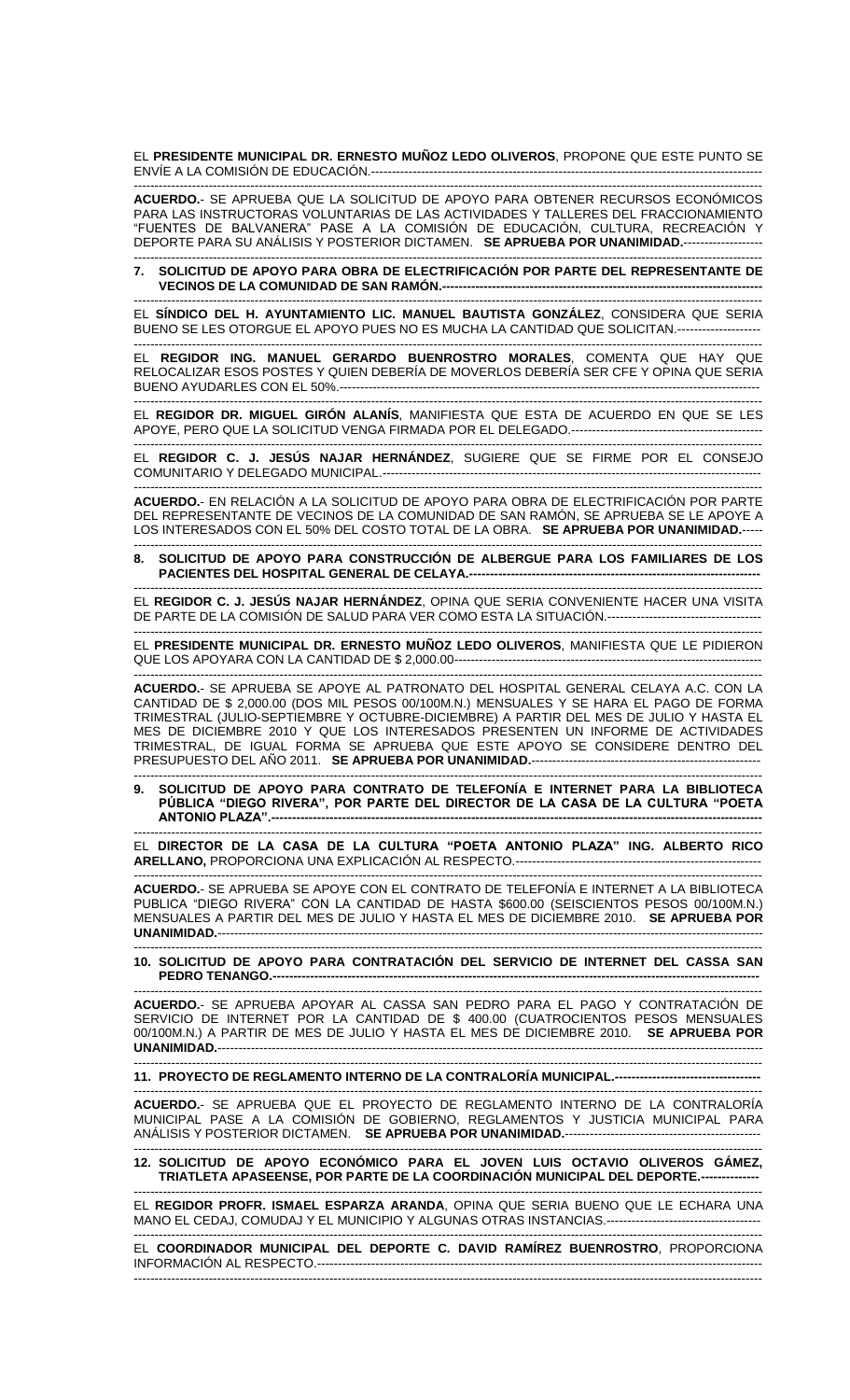EL **PRESIDENTE MUNICIPAL DR. ERNESTO MUÑOZ LEDO OLIVEROS**, DICE QUE ES DE LA IDEA DE APOYARLO CON UNA PARTE NO CON EL TOTAL.--------------------

------------------------------------------------------------------------------------------------------------------------------------------------------- EL **REGIDOR ING. MANUEL GERARDO BUENROSTRO MORALES**, MANIFIESTA QUE EL GOBIERNO DE ESTADO TIENE LA OBLIGACIÓN DE DAR Y TAMBIÉN EL COMITÉ OLÍMPICO MEXICANO Y OPINA QUE HAY QUE EXIGIR A ESOS NIVELES AL ESTATAL Y NACIONAL.--------------------------------------------------------------

------------------------------------------------------------------------------------------------------------------------------------------------------- LA **REGIDORA C. LUCIA CORTES GARCÍA**, HACE EL COMENTARIO DE QUE SE ESTA HABLANDO DE AUSTERIDAD Y SE VA A DAR ESTE APOYO Y PREGUNTA SI NO HABRA PROBLEMA POR SER FAMILIAR DEL PRESIDENTE.----------------

------------------------------------------------------------------------------------------------------------------------------------------------------- **ACUERDO.**- SE APRUEBA SE APOYE AL JOVEN LUIS OCTAVIO OLIVEROS GÁMEZ, TRIATLETA APASEENSE CON LA CANTIDAD DE \$ 30,000.00 (TREINTA MIL PESOS 00/100M.N.) PARA ADQUISICIÓN DE UNA BICICLETA ESPECIAL PARA SU DISCIPLINA. **SE APRUEBA CON 9 VOTOS A FAVOR** Y UNA ABSTENCION DEL PRESIDENTE MUNICIPAL, DR. ERNESTO MUÑOZ LEDO OLIVEROS POR TENER PARENTESCO CON EL INTERESADO, CON FUNDAMENTO EN EL ARTICULO 11, FRACCION VIII DE LA LEY DE RESPONSABILIDADES ADMINISTRATIVAS DE LOS SERVIDORES PUBLICOS DEL ESTADO DE GUANAJUATO Y SUS MUNICIPIOS Y ARTICULO 53 DEL REGLAMENTO INTERIOR DEL H. AYUNTAMIENTO DE APASEO EL GRANDE, GTO.----

## ------------------------------------------------------------------------------------------------------------------------------------------------------- **13. DICTAMEN DE COMISIONES.-------------------------------------------------------------------------------------------------------**

**A). COMISIONES DE HACIENDA, PATRIMONIO Y CUENTA PUBLICA Y DESARROLLO URBANO Y PRESERVACIÓN ECOLÓGICA.------------------------------------------------------------------------------------------------------------------------------------------------**

------------------------------------------------------------------------------------------------------------------------------------------------------- **1**.- EL SECRETARIO DEL H. LIC. JUAN ANTONIO GARCÍA OLIVEROS DA LECTURA AL DICTAMEN NO. CDUyPE/03/06/2010 DE LAS COMISIONES DE HACIENDA, PATRIMONIO Y CUENTA PUBLICA Y DESARROLLO URBANO Y PRESERVACIÓN ECOLÓGICA, RELATIVO AL CONVENIO CON AGACEL, AGREGADOS Y ASFALTOS, S.A. DE C.V., EN EL CUAL SE RESUELVE LO SIGUIENTE: **PRIMERO**.- ESTAS COMISIONES RESULTARON COMPETENTES PARA DICTAMINAR EL PRESENTE ASUNTO DE CONFORMIDAD AL ARTICULO INVOCADO EN EL PROEMIO DEL PRESENTE DICTAMEN. **SEGUNDO**.- ESTAS COMISIONES DETERMINAN, EN BASE AL OFRECIMIENTO DE LA EXPRESA AGACEL AGREGADOS Y ASFALTOS, S.A. DE C.V., ACEPTAR COMO PAGO DE LA CANTIDAD QUE SE ADEUDA Y QUE YA HA QUEDADO ESTABLECIDA LÍNEAS ARRIBA, LA CANTIDAD DE 720 VIAJES DE 6 METROS CÚBICOS, CADA UNO DE MATERIAL DE DESPOLVE "PUNTAS Y COLAS", LAB. PLANTA, DICHOS VIAJES SERÁN RETIRADOS PARA UN MAYOR CONTROL A TRAVÉS DE VALES ÚNICA Y EXCLUSIVAMENTE POR EL PRESIDENTE MUNICIPAL Y/O EL DIRECTOR DE OBRAS PUBLICAS Y EL MUNICIPIO TENDRÁ LA FACULTAD DE REQUERIR A LA EMPRESA EL NUMERO DE VIAJES QUE CREA CONVENIENTE, SIN<br>EXCEDER DEL LIMITE ESTABLECIDO ANTERIORMENTE. TERCERO.- LA EMPRESA AGACEL EXCEDER DEL LIMITE ESTABLECIDO ANTERIORMENTE. AGREGADOS Y ASFALTOS, S.A. DE C.V. ADICIONALMENTE SE OBLIGA A APOYAR A EL MUNICIPIO CON DESCUENTOS DEL 3% MÍNIMO EN EL COSTO DE SUS MATERIALES DE CONSTRUCCIÓN. **CUARTO**.- SE ESTABLECE QUE LA EMPRESA AGACEL AGREGADOS Y ASFALTOS, S.A. DE C.V. QUE LOS VIAJES POR CONCEPTO DE PAGO, ARRIBA MENCIONADOS, SE PODRÁN DISPONER DESDE LA FECHA DE SUSCRIPCIÓN DEL CONVENIO DERIVADO DEL PRESENTE DICTAMEN HASTA EL 30 DE SEPTIEMBRE DE 2012, QUE AL REALIZAR LAS ENTREGAS CORRESPONDIENTES, EL MUNICIPIO SE ENCARGARA DE EXTENDER O CONFORMAR DICHOS MATERIALES, POR LO QUE EN GENERAL LA DIRECCIÓN DE OBRAS PUBLICAS MUNICIPALES SERA LA ENCARGADA DE DARLE SEGUIMIENTO Y LLEVAR A CABO LA EJECUCIÓN Y MATERIALIZACIÓN DEL PRESENTE ACUERDO DE VOLUNTADES INFORMANDO OPORTUNAMENTE AL PRESIDENTE MUNICIPAL. **QUINTO**.- PARA LA INTERPRETACIÓN Y CUMPLIMIENTO DEL CONVENIO AMBAS PARTES, SE SOMETEN A LA COMPETENCIA Y JURISDICCIÓN DE LOS TRIBUNALES CIVILES DE ESTE PARTIDO JUDICIAL DE APASEO EL GRANDE, GUANAJUATO. **SEXTO**.- DERIVANDO DEL PRESENTE DICTAMEN EL CONVENIO CORRESPONDIENTE, EL CUAL DEBERÁ SER FIRMADO POR QUIENES EN EL INTERVIENEN Y LO RATIFICAN Y CONOCIMIENTO DE SU CONTENIDO LO FIRMARAN EN FORMA AUTÓGRAFA AL CALCE Y AL MARGEN EL DÍA DE SU EXPEDICIÓN, QUE REPRESENTA EL INICIO DE VIGENCIA DEL MISMO, NO EXISTIENDO DOLO, LESIÓN, ERROR O VICIO ALGUNO DE LA VOLUNTAD QUE LO PUEDA ANULAR, QUEDANDO EL ORIGINAL EN DEPOSITO DE LA SECRETARIA DEL H. AYUNTAMIENTO, CON COPIA EN LA TESORERÍA MUNICIPAL, EN LA DIRECCIÓN DE DESARROLLO URBANO, EN LA DIRECCIÓN DE OBRAS PUBLICAS Y EN LA EMPRESA AGACEL AGREGADOS Y ASFALTOS, S.A. DE C.V. **SÉPTIMO.**- TÚRNESE EL PRESENTE DICTAMEN AL SECRETARIO DEL H. AYUNTAMIENTO, A EFECTO DE QUE SE INCLUYA EN LA PROXIMA SESION DE AYUNTAMIENTO PARA SU APROBACIÓN O LO CONDUCENTE", DICTAMEN QUE SE ANEXA AL APENDICE DEL ACTA DE LA PRESENTE SESIÓN.-------------------------------------------------------------------------------------------------

------------------------------------------------------------------------------------------------------------------------------------------------------- **ACUERDO**.- SE APRUEBA EL DICTAMEN NO. CDUyPE/03/06/2010 DE LA COMISIONES DE HACIENDA, PATRIMONIO Y CUENTA PUBLICA Y DESARROLLO URBANO Y PRESERVACIÓN ECOLÓGICA EN EL CUAL SE APRUEBA SE FIRME EL CONVENIO CON AGACEL, AGREGADOS Y ASFALTOS, S.A. DE C.V. **SE APRUEBA POR UNANIMIDAD.**------------------------------------------------------------------------------------------------------------

-------------------------------------------------------------------------------------------------------------------------------------------------------

## **14. ASUNTOS GENERALES.----**

------------------------------------------------------------------------------------------------------------------------------------------------------- **I. INTERVENCIÓN DEL SECRETARIO DEL H. AYUNTAMIENTO, LIC. JUAN ANTONIO GARCÍA OLIVEROS.**

------------------------------------------------------------------------------------------------------------------------------------------------------- **A).** DA LECTURA A OFICIO NO. OP/434/05/2010 ENVIADO POR EL DIRECTOR DE OBRAS PUBLICAS EN EL CUAL SOLICITA FE DE ERRATAS EN EL PROGRAMA GENERAL DE OBRA 2010.--------------------------------------

------------------------------------------------------------------------------------------------------------------------------------------------------- EL **REGIDOR ING. MANUEL GERARDO BUENROSTRO MORALES**, SOLICITA QUE SE HAGA REFERENCIA QUE ES MODIFICAR LA PRIMERA MODIFICACIÓN Y SE REFLEJE EN LA 2ª MODIFICACIÓN.--------------------

------------------------------------------------------------------------------------------------------------------------------------------------------- **ACUERDO.**- SE APRUEBA LA FE DE ERRATAS EN LA PRIMERA MODIFICACIÓN DEL PROGRAMA GENERAL DE OBRA 2010, EN EL RUBRO DE ESTUDIOS Y PROYECTOS PARA LA ACCIÓN DENOMINADA "PROYECTO EJECUTIVO PUENTE LA UNIÓN" EN LA COMUNIDAD DE TENANGO EL NUEVO, EL CUAL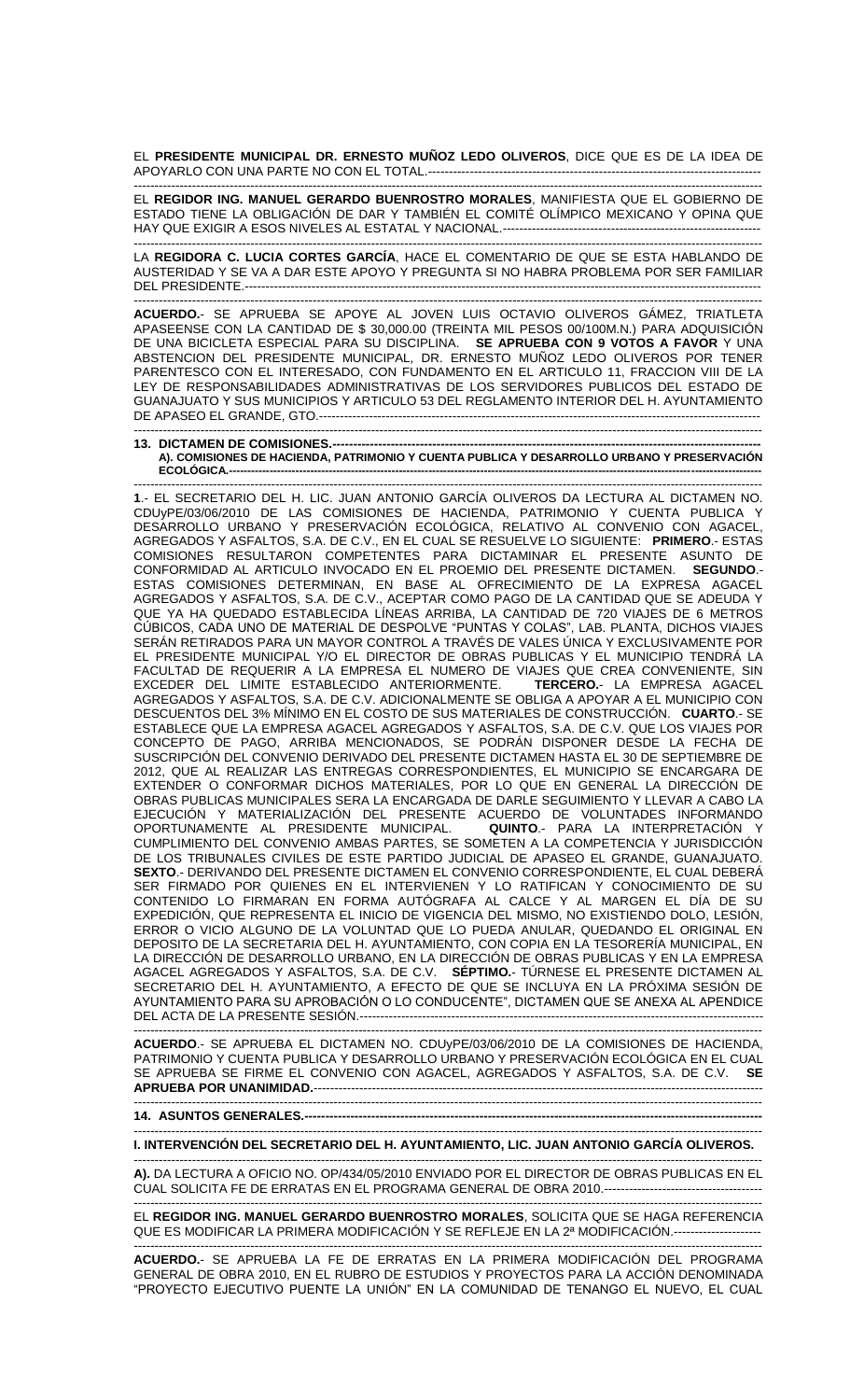DEBE DECIR "CONSTRUCCIÓN DEL PUENTE LA UNIÓN" EN LA COMUNIDAD DE TENANGO EL NUEVO, DEBIENDO QUEDAR ESTA ACCIÓN EN EL RUBRO DE URBANIZACIÓN DENTRO DEL PROGRAMA SI VIALIDADES URBANAS DEL PGO, MISMO QUE SE REFLEJARA EN LA 2ª MODIFICACIÓN AL PROGRAMA GENERAL DE OBRA 2010. **SE APRUEBA POR UNANIMIDAD.--------**-

------------------------------------------------------------------------------------------------------------------------------------------------------- **B).** DA LECTURA A OFICIO NO. IMIPE/250/07/10 EN EL CUAL SE PROPORCIONA INFORMACIÓN REQUERIDA EN ACUERDO DE FECHA 18 DE JUNIO DE 2010, POR PARTE DEL DIRECTOR GENERAL DEL IMIPE.----------------------------------------------------------------------------------------------------------------------------------------------

------------------------------------------------------------------------------------------------------------------------------------------------------- EL **PRESIDENTE MUNICIPAL DR. ERNESTO MUÑOZ LEDO OLIVEROS**, MANIFIESTA QUE ESTA DE ACUERDO PERO QUEDA SUJETO A AGENDA.-------------------------------------------------------------------------------------

-------------------------------------------------------------------------------------------------------------------------------------------------------

**ACUERDO**.- EN RELACIÓN AL OFICIO NO. IMIPE/250/07/10 EN EL CUAL SE PROPORCIONA INFORMACIÓN REQUERIDA EN ACUERDO DE FECHA 18 DE JUNIO DE 2010, POR PARTE DEL DIRECTOR GENERAL DEL IMIPE, SE ACUERDA RECIBIR A LOS INTEGRANTES DE LA DELEGACION AMIMP A.C. EL DIA 20 DE AGOSTO DE 2010 A LAS 13:00 HORAS, LO ANTERIOR SALVO DISPONIBILIDAD DE AGENDA DEL C. PRESIDENTE MUNICIPAL. SE APRUEBA POR UNANIMIDAD.------------

------------------------------------------------------------------------------------------------------------------------------------------------------- **C).** DA LECTURA A SOLICITUD DE APROBACIÓN DE LA TARIFA DEL CURSO DE VERANO DE LA CASA DE LA CULTURA "POETA ANTONIO PLAZA".---------------------------------------------------------------------------------------------

------------------------------------------------------------------------------------------------------------------------------------------------------- EL **SÍNDICO DEL H. AYUNTAMIENTO LIC. MANUEL BAUTISTA GONZÁLEZ**, PREGUNTA SI NO SE CONTRAPONE CON LA LEY DE INGRESOS.-----------------------------------------------------------------------------------------

------------------------------------------------------------------------------------------------------------------------------------------------------- EL **REGIDOR ING. MANUEL GERARDO BUENROSTRO MORALES**, DICE QUE SI Y DA LECTURA AL ARTICULO NO. 23 DE LA LEY DE INGRESOS.---------------------------------------------------------------------------------------

------------------------------------------------------------------------------------------------------------------------------------------------------- EL **DIRECTOR DE LA CASA DE LA CULTURA "POETA ANTONIO PLAZA", ING. ALBERTO RICO ARELLANO**, HACE EL COMENTARIO DE QUE LA LEY NO CONTEMPLA SOBRE LOS CURSOS DE VERANO, LO QUE APARECE AHÍ ES DE LOS CURSOS NORMALES.-------------------------------------------------------

------------------------------------------------------------------------------------------------------------------------------------------------------- **ACUERDO.**- EN RELACIÓN A LA SOLICITUD DE APROBACIÓN DE LA TARIFA DEL CURSO DE VERANO DE LA CASA DE LA CULTURA "POETA ANTONIO PLAZA", SE APRUEBA QUE EL DIRECTOR SE AJUSTE A LAS TARIFAS QUE MARCA LA LEY DE INGRESOS Y SE AUTORIZA APOYAR CON LA CANTIDAD DE \$ 4,000.00 (CUATRO MIL PESOS 00/100M.N.) PARA EL CURSO DE VERANO 2010. **SE APRUEBA POR UNANIMIDAD.**-----------------------------------------------------------------------------------------------------------------------------------

------------------------------------------------------------------------------------------------------------------------------------------------------- **D).** DA LECTURA A OFICIO NO. TM/483/06/10 ENVIADO POR LA TESORERA MUNICIPAL EN LA CUAL SOLICITA APROBACIÓN DE DICTAMEN DE LA COMISIÓN FEDERAL DE ELECTRICIDAD.--------------------------

------------------------------------------------------------------------------------------------------------------------------------------------------- EL **REGIDOR C.P. Y LIC. JOSÉ MANUEL RAMÍREZ MANCERA**, SUGIERE SE HAGA CON TESORERÍA MUNICIPAL Y SERVICIOS GENERALES UN LEVANTAMIENTO DEL DAP Y SE COMPARE PARA VER SI REALMENTE SE DEBE ESA CANTIDAD Y SUGIERE QUE ESTE PUNTO SE PASE A LA COMISIÓN DE HACIENDA PARA QUE LO VEA CONJUNTAMENTE CON TESORERÍA Y SERVICIOS GENERALES.--------------

------------------------------------------------------------------------------------------------------------------------------------------------------- **ACUERDO**.- SE APRUEBA QUE EL OFICIO NO. TM/483/06/10 ENVIADO POR LA TESORERA MUNICIPAL EN LA CUAL SOLICITA APROBACIÓN DE DICTAMEN DE LA COMISIÓN FEDERAL DE ELECTRICIDAD, PASE ALA COMISION DE HACIENDA, PATRIMONIO Y CUENTA PUBLICA PARA SU ANALISIS Y POSTERIOR DICTAMEN. **SE APRUEBA POR UNANIMIDAD.**---------------------------------------------------------------

------------------------------------------------------------------------------------------------------------------------------------------------------- **E).** DA LECTURA A OFICIO NO. CMAPA-D-138.-A/2010 ENVIADO POR EL DIRECTOR GENERAL DEL CMAPA EN EL CUAL SOLICITA AUTORIZACIÓN DE PAGO EFECTUADO POR CMAPA A LA COMISIÓN ESTATAL DE AGUA DE GUANAJUATO (CEAG).-------------------------------------------------------------------------------------

------------------------------------------------------------------------------------------------------------------------------------------------------- **ACUERDO.**- SE AUTORIZA EL PAGO EFECTUADO POR EL ORGANISMO OPERADOR DEL COMITÉ MUNICIPAL DE AGUA POTABLE Y ALCANTARILLADO DE APASEO EL GRANDE, GTO (CMAPA) A LA COMISIÓN ESTATAL DE AGUA DE GUANAJUATO (CEAG), POR LA CANTIDAD DE \$ 115,464.60 (CIENTO QUINCE MIL CUATROCIENTOS SESENTA Y CUATRO PESOS 60/100M.N.) PARA SALDAR ADEUDO DE LA ADMINISTRACIÓN ANTERIOR, POR EL SUMINISTRO DE 816 MICROMEDIDORES, ADQUIRIDOS EN EL 2007 Y 2008, SEGÚN CONVENIO NO. CEAG/APASEO EL GRANDE/URBANO/2007-118-01 Y MINUTA DE LA CEAG LEVANTADA EL DÍA 30 DE ABRIL DEL AÑO EN CURSO. **SE APRUEBA POR UNANIMIDAD.**------------

------------------------------------------------------------------------------------------------------------------------------------------------------- **F).** DA LECTURA A OFICIO ENVIADO POR LA REGIDORA C. LUCIA CORTES GARCÍA, RELATIVO A FACTIBILIDAD DE USO DE SUELO PARA FRACCIONAMIENTO MIXTO DE USOS COMPATIBLES (HABITACIONAL HAB-01).-------------------------------------------------------------------------------------------------------------------

------------------------------------------------------------------------------------------------------------------------------------------------------- EL **REGIDOR DR. MIGUEL GIRÓN ALANÍS**, PROPONE QUE EL PUNTO PASE A LA COMISIÓN DE DESARROLLO URBANO.--------------------------------------------------------------------------------------------------------------------

**ACUERDO.**- SE APRUEBA QUE EL OFICIO ENVIADO POR LA REGIDORA C. LUCIA CORTES GARCÍA, RELATIVO A FACTIBILIDAD DE USO DE SUELO PARA FRACCIONAMIENTO MIXTO DE USOS COMPATIBLES (HABITACIONAL HAB-01), PASE A LA COMISIÓN DE DESARROLLO URBANO Y PRESERVACIÓN ECOLÓGICA. **SE APRUEBA CON 9 VOTOS A FAVOR** Y SE ABSTIENE DE VOTAR EL REGIDOR C.P. Y LIC. JOSÉ MANUEL RAMÍREZ MANCERA POR TENER INTERÉS PERSONAL EN EL ASUNTO, CON FUNDAMENTO EN EL ARTICULO 11, FRACCIÓN VIII DE LA LEY DE RESPONSABILIDADES ADMINISTRATIVAS DE LOS SERVIDORES PÚBLICOS DEL ESTADO DE GUANAJUATO Y SUS MUNICIPIOS Y ARTICULO 53 DEL REGLAMENTO INTERIOR DEL H. AYUNTAMIENTO DE APASEO EL GRANDE, GTO.---- -------------------------------------------------------------------------------------------------------------------------------------------------------

**G).** PROPUESTA PARA DELEGADO MUNICIPAL EN LAS COMUNIDADES DE LA NORITA Y SAN IGNACIO**.** -------------------------------------------------------------------------------------------------------------------------------------------------------